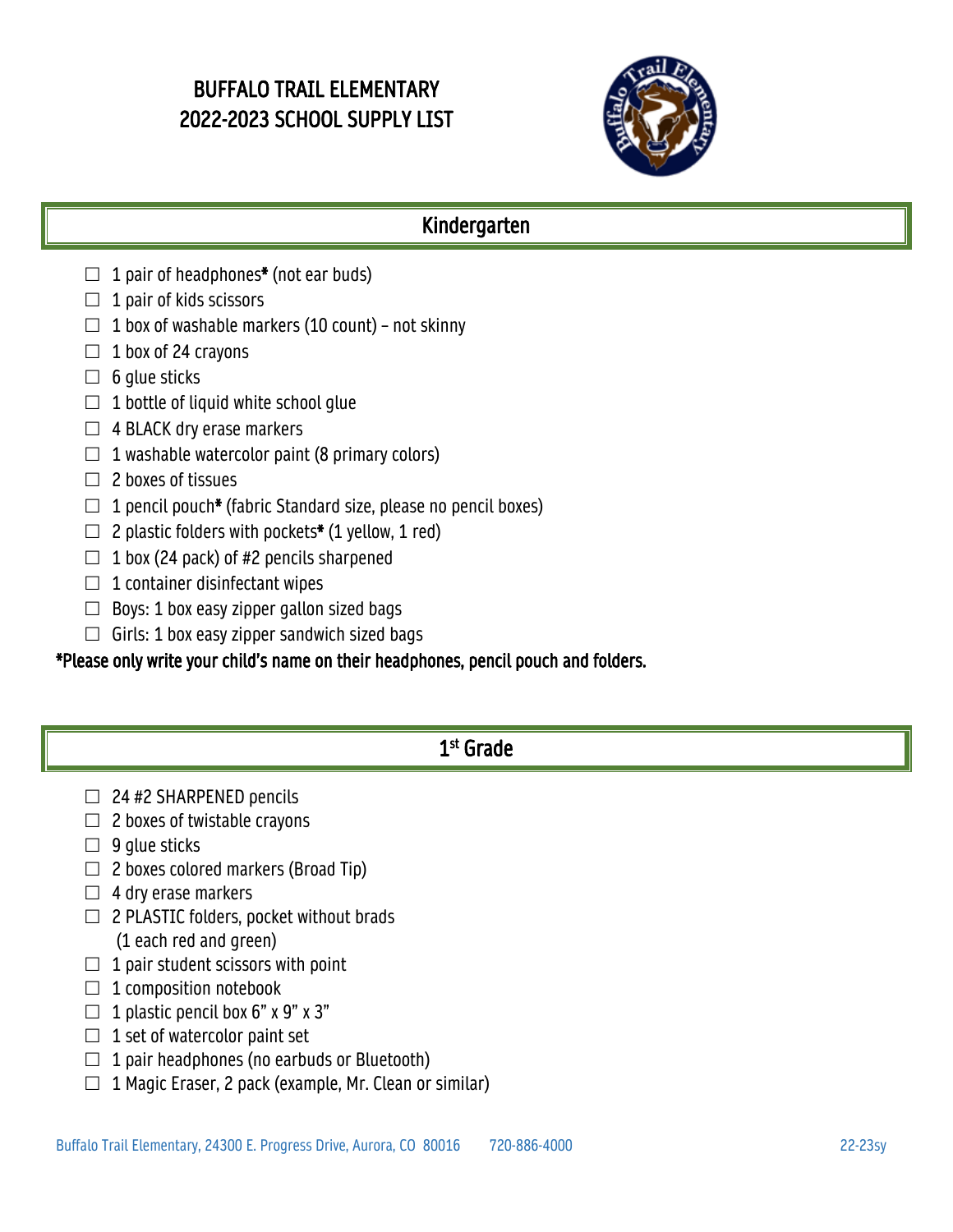### 2nd Grade

- $\Box$  36 #2 pencils, sharpened
- $\Box$  2 big WHITE erasers
- $\Box$  9 glue sticks
- $\Box$  2 highlighters
- $\Box$  1 box colored pencils (12 count)
- $\Box$  1 box of washable markers (10 count, broad tip)
- $\Box$  1 box crayons (24 count)
- $\Box$  7 BLACK dry erase markers (broad tip)
- $\Box$  4 PLASTIC folders without brads (1 each red, blue, green, orange)
- $\Box$  1 pair student scissors
- $\Box$  3 composition books (wide ruled, single subject) (No Spiral)-black preferred
- $\Box$  1 11/2" 3-ring binder, hardcover
- $\Box$  1 plastic pencil box 6"x 9"x 3"
- $\Box$  1 ruler
- $\Box$  2 boxes of tissues
- $\Box$  1 pair headphones (no ear buds)

#### 3rd Grade

- $\Box$  24 pencils, sharpened
- $\Box$  1 box colored markers (broad tip)
- $\Box$  1 box twistable colored pencils OR 1 box of crayons
- $\Box$  8 black broad tip dry erase markers
- $\Box$  3 composition notebooks: blue, green, red
- $\Box$  4 laminated double pocket folder, no brads (blue, green, red, yellow)
- $\Box$  8 glue sticks
- $\Box$  2 fine point black permanent markers (such as Sharpie)
- $\Box$  1 1" 3-ring any color but black binder (NO trapper keepers)
- $\Box$  1 plastic pencil box 6" x 9" x 3"
- $\Box$  2 different color highlighters
- $\Box$  2 erasers (not pencil tips)
- $\Box$  1 box of tissues
- $\Box$  1 pair of scissors
- $\Box$  1 pair of headphones (no earbuds)
- $\Box$  2 packs 3" x 3" sticky notes
- $\Box$  Boys Sandwich-size resealable sandwich bags
- $\Box$  Girls Gallon size resealable gallon bags